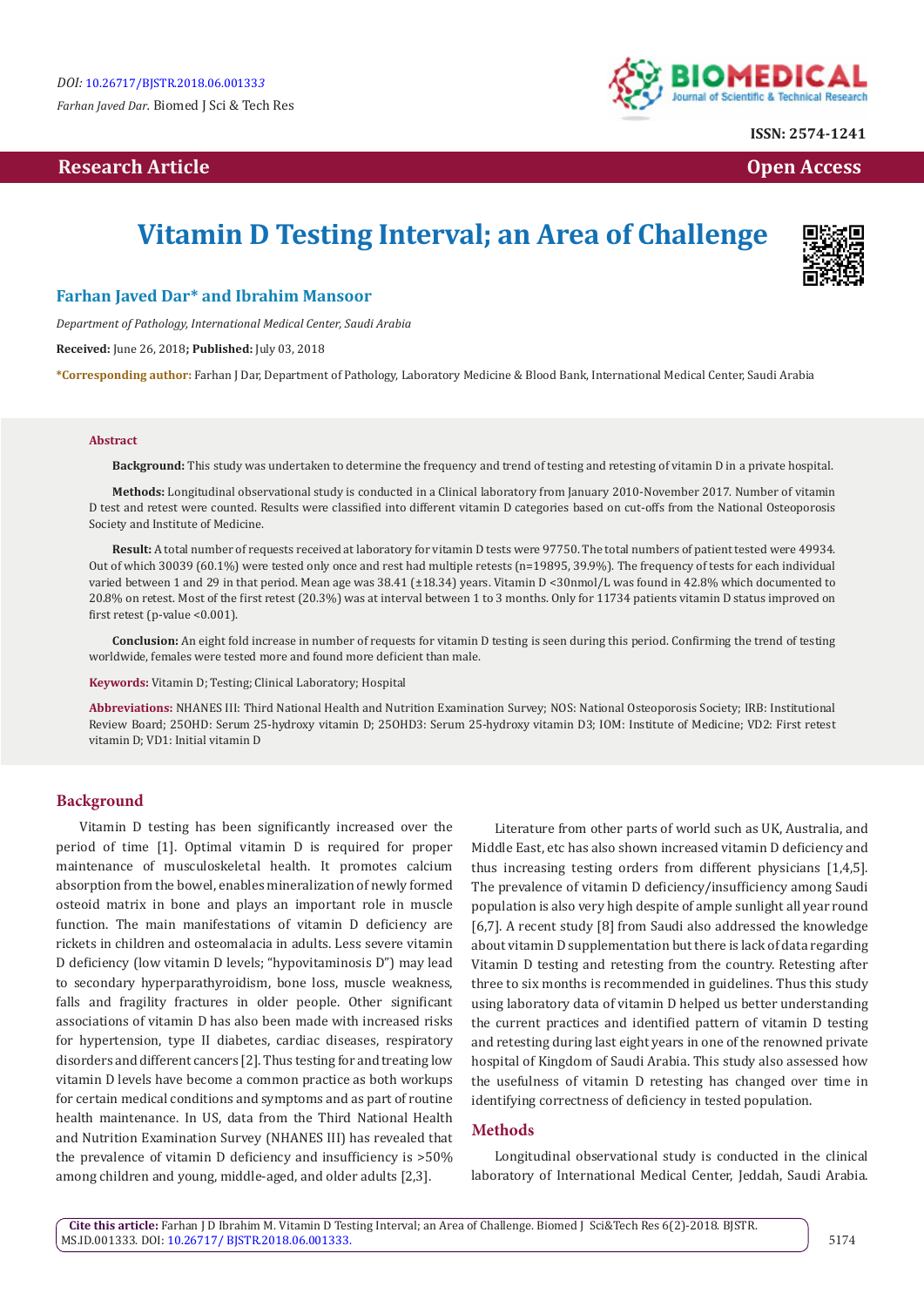The data of vitamin D tested in laboratory for last eight years from January 2010 to November 2017 was included in the study. Number of vitamin D (serum 25-hydroxy vitamin D; 25OHD) test and retest were counted. Frequency of patient tested by gender, marital status, age group and nationality were determined. Vitamin D analyzed on automated analyzer using electro chemiluminescence technique. From January 2010 to April 2011 25OHD3 was measured and then shifted to 25OHD total assay. Results were classified into different categories based on cut-offs from the NOS and Institute of Medicine (IOM) consensus guidelines [9].

These include vitamin D deficiency (<30 nmol/L), insufficiency (30–50 nmol/L), sufficiency (50.1–125 nmol/L). In addition 125.1– 200 nmol/L was categorized as vitamin D excess (Increase risk of hyper calciuria) and >200 nmol/L labeled as possible vitamin D toxicity. Mean vitamin D blood levels by gender, marital status, age group and nationality were also compared using Independent t-test and Anova, p-value <0.05 consider statistically significant. Changes in the relative proportions of these categories were summarized by month and year. Chi-squared test is used for difference in proportions. Repeat tests (retests) were likely to be performed after supplementation or treatment and therefore are analyzed separately from first tests. Changes in vitamin D levels between first

test and first retest are analyzed using Wilcoxon's signed rank test. P-value <0.05 consider statistically significant. Statistical analysis is performed using SPSS 19.0.

# **Results**

From January 2010 to November 2017, total number of requests received at laboratory for vitamin D tests were 97750 from outpatient (n=93615), inpatient (n=3564) and emergency (n=571) departments. Over this period of eight years, the total numbers of patient tested were 49934. Out of which 30039 (60.1%) were tested only once and rest had multiple retests (n=19895, 39.9%). The frequency of retests for each individual varied between 1 and 29 in that period, 19895 retested two times, 10601 retested three times, 6299 retested four times, 3967 retested five times, 2530 retested six times, 1607 retested seven times, 1049 retested eight times, 686 retested nine times, 444 retested ten times and 738 retested between eleven and twenty-nine times during this eight years. A total of 2397 tests (initial and repeat) were requested in year 2010 which rose up to 19087 in year 2017 (Figure 1). Two thousand one hundred and eighteen (4.2%) initial tests were requested in 2010, compared with 7534 (15%) in year 2017, a 3 fold increase. The number of requests for repeat tests also increased from 279 (0.6%) to 11553 (24.2%) during this period.



Flip pattern was seen in year 2015 onward for vitamin D retests frequency to initial vitamin D requests. The mean age of the population tested was 38.4 (±18.3) years. Age ranges from <1 month to 105 years. Initial (First) Test Vitamin D Results: During the study period 21388 (42.8%) of results from initial requests recognized vitamin D deficiency, 15053 (30.1%) were insufficient, 12841 (25.7%) were sufficient, 599(1.2%) were excess and 53 (0.1%) were toxic. Around 73% participant is below recommended vitamin

D blood levels. The mean vitamin D blood level for all participants was 40.5 (±27.0) nmol/L and median vitamin D was 33.7 nmol/L with interquartile range of 30.4 nmol/L. (Table 1) shows general and demographic characteristics of the study population. Females were tested more frequently than male (F:M =3:1). The majority of participants were nationals of Saudi Arabia (n=35104; 70.3%). Mean blood levels of vitamin D differs significantly among different nations (p-value <0.001).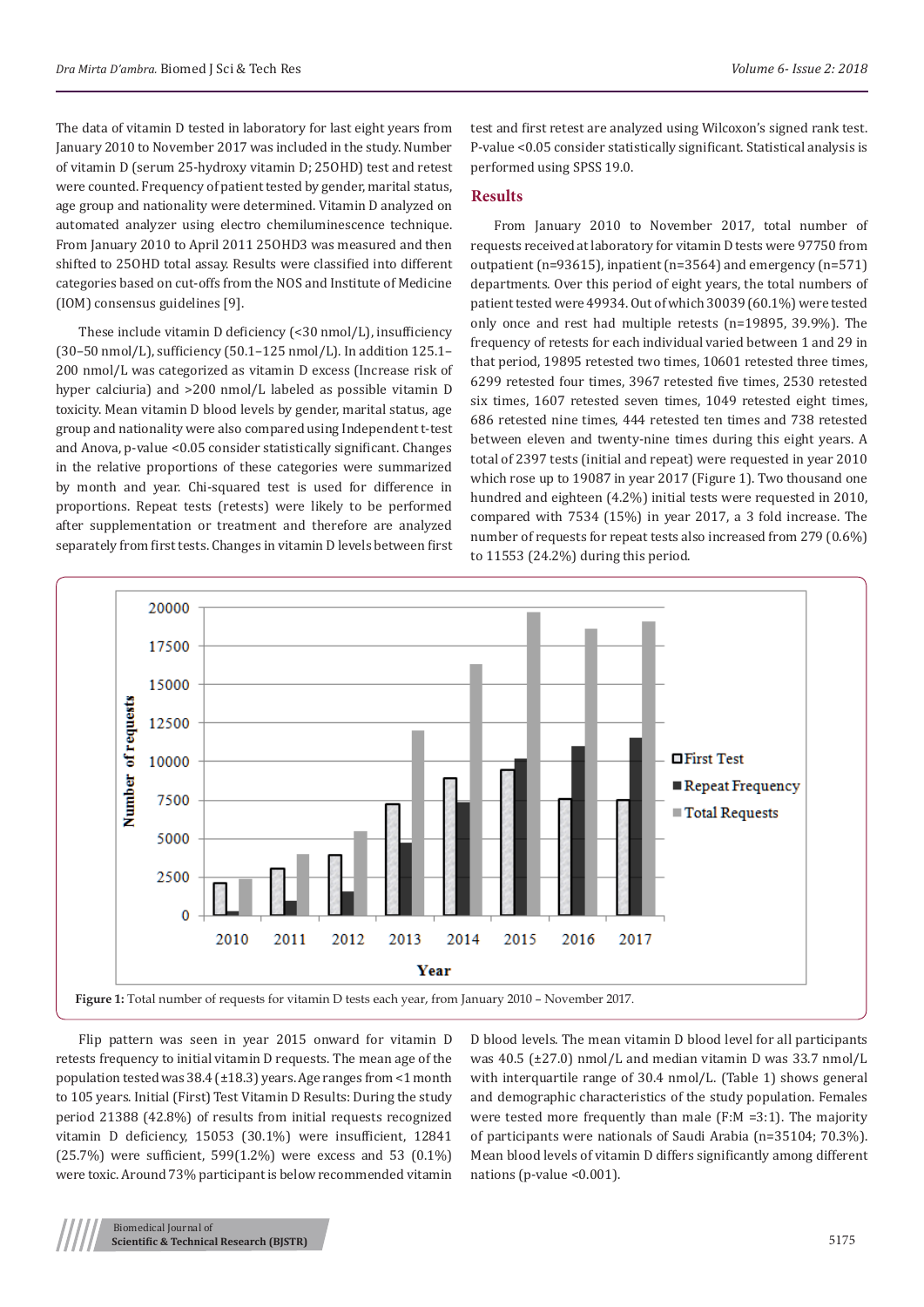**Table 1:** General & demographic characteristics of population tested with comparison of mean blood levels of vitamin D (n= 49934).

| <b>Characteristic of Patient</b><br><b>Tested</b> | Frequency                              | D-Deficiency                 | Mean $(\pm SD)$                       | p-value |  |  |  |
|---------------------------------------------------|----------------------------------------|------------------------------|---------------------------------------|---------|--|--|--|
| Gender                                            | n (%)                                  |                              | nmol/L                                |         |  |  |  |
| Male                                              | 18096 (36.2%)                          | 34.50%                       | 43.37 (±26.0)                         | < 0.001 |  |  |  |
| Female                                            | 31838 (63.8%)                          | 47.60%                       | 38.92 (±27.5)                         |         |  |  |  |
| <b>Marital Status</b>                             |                                        |                              |                                       |         |  |  |  |
| Married                                           | 25010 (50.1%)                          | 43.80%                       | 39.15 (±25.6)                         |         |  |  |  |
| Single                                            | 7072 (14.2%)                           | 43.70%                       | 42.56 $(\pm 30.5)$                    | < 0.001 |  |  |  |
| Undisclosed/Unknown                               | 17852 (35.8%)                          | 41.20%                       | 41.68 $(\pm 27.5)$                    |         |  |  |  |
| <b>Age Group of Patient</b>                       |                                        |                              |                                       |         |  |  |  |
| 0 - 10 Years                                      | 3635 (7.3 %)                           | 15.50%                       | 62.44 (±34.2)                         |         |  |  |  |
| 11 - 20 Years                                     | 4258 (8.5%)                            | 57.30%                       | $32.09 \ (\pm 21.5)$                  |         |  |  |  |
| 21 - 30 Years                                     | 9853 (19.7%)                           | 54.90%                       | $33.84 \ (\pm 22.8)$                  |         |  |  |  |
| 31 - 40 Years                                     | 10043 (20.1%)                          | 47.10%                       | 37.30 (±24.2)                         |         |  |  |  |
| 41 - 50 Years                                     | 8751 (17.5%)                           | 42.70%                       | 39.93 (±26.1)                         |         |  |  |  |
| 51 - 60 Years                                     | 7414 (14.8%)                           | 35.20%                       | 43.59 $(\pm 26.8)$                    | < 0.001 |  |  |  |
| 61 - 70 Years                                     | 3723 (7.5%)                            | 32.40%                       | 46.27 (±28.6)                         |         |  |  |  |
| 71 - 80 Years                                     | 1794 (3.6%)                            | 31.40%                       | 47.39 (±29.9)                         |         |  |  |  |
| 81 - 90 Years                                     | 411 (0.8%)                             | 28.70%                       | 49.03 (±29.0)                         |         |  |  |  |
| >91 - 100 Years                                   | 48 (0.1%)                              | 27.10%                       | 50.91 $(\pm 40.3)$                    |         |  |  |  |
| >100 Years                                        | $4(0.0\%)$                             | 25.00%                       | 53.26 $(\pm 27.6)$                    |         |  |  |  |
| <b>Nationality of Patient</b>                     |                                        |                              |                                       |         |  |  |  |
| Saudi Arabian                                     | 35104 (70.3%)                          | 45.10%                       | 39.46 (±27.0)                         |         |  |  |  |
| Egyptian                                          | 1926 (3.9%)                            | 35.30%                       | $43.21 (\pm 25.7)$                    |         |  |  |  |
| Yemeni                                            | 1884 (3.8%)<br>1585 (3.2%)             | 50.20%                       | 36.77 (±25.8)<br>$40.73 \ (\pm 25.7)$ |         |  |  |  |
| Jordanian                                         |                                        | 42.10%                       |                                       |         |  |  |  |
| Syrian                                            | 1369 (2.7%)                            | 42.10%                       | $40.27 \ (\pm 25.6)$                  |         |  |  |  |
| Pakistani                                         | 1076 (2.2%)                            | 39.90%                       | $40.57 \ (\pm 24.5)$                  |         |  |  |  |
| Lebanese                                          | 1060 (2.1%)                            | 27.40%                       | 48.89 (±28.2)                         |         |  |  |  |
| Indians                                           | 803 (1.6%)                             | 47.20%                       | $36.92 \ (\pm 25.4)$                  |         |  |  |  |
| Palestinian                                       | 696 (1.4%)                             | 51.30%                       | 36.59 (±24.4)                         | < 0.001 |  |  |  |
| American                                          | 624 (1.2%)                             | 20.00%                       | 57.30 (±31.5)                         |         |  |  |  |
| Nigerian                                          | 442 (0.9%)                             | 23.30%                       | 46.51 (±20.4)                         |         |  |  |  |
| Filipino                                          | 425 (0.9%)                             | 14.60%                       | 53.17 $(\pm 22.8)$                    |         |  |  |  |
| Sudanese                                          | 412 (0.8%)<br>348 (0.7%)<br>251 (0.5%) | 43.20%                       | 36.82 (±21.1)                         |         |  |  |  |
| Canadian                                          |                                        | 30.20%                       | 49.47 (±29.62)                        |         |  |  |  |
| <b>British</b>                                    |                                        | 24.30%                       | 54.76 (±31.44)                        |         |  |  |  |
| Moroccan                                          | 153 (0.3%)                             | 40.50%<br>41.40 $(\pm 26.1)$ |                                       |         |  |  |  |
| Bangladeshi                                       | 110 (0.2%)<br>41.80%<br>37.91 (±20.5)  |                              |                                       |         |  |  |  |
| Others                                            | 1666 (3.3%)                            | 30.00%                       | 48.369(±29.6)                         |         |  |  |  |
| *P-value <0.05 statistically significant          |                                        |                              |                                       |         |  |  |  |

The proportion of results identified as vitamin D deficient in year 2010 improved from 44% to 16% in year 2011 but escalated next two years to 64% (Figure 2). Next following three years, vitamin D deficient proportion falls down to 34% in year 2016. In year 2017 again vitamin D deficiency found up to 41% in population tested. During eight years, the proportion of vitamin D sufficient level fluctuates between 18% and 33%. In year 2016 the

proportion of deficiency and sufficiency share equal percent (33%). Vitamin D toxicity was found in <1% proportion. The proportion of vitamin D deficient is detected higher throughout the year than the sufficient, ranging 47% to 44 % from January to December (Figure 3). An improvement in vitamin D sufficient proportion is seen between August and October, 25% to 32%.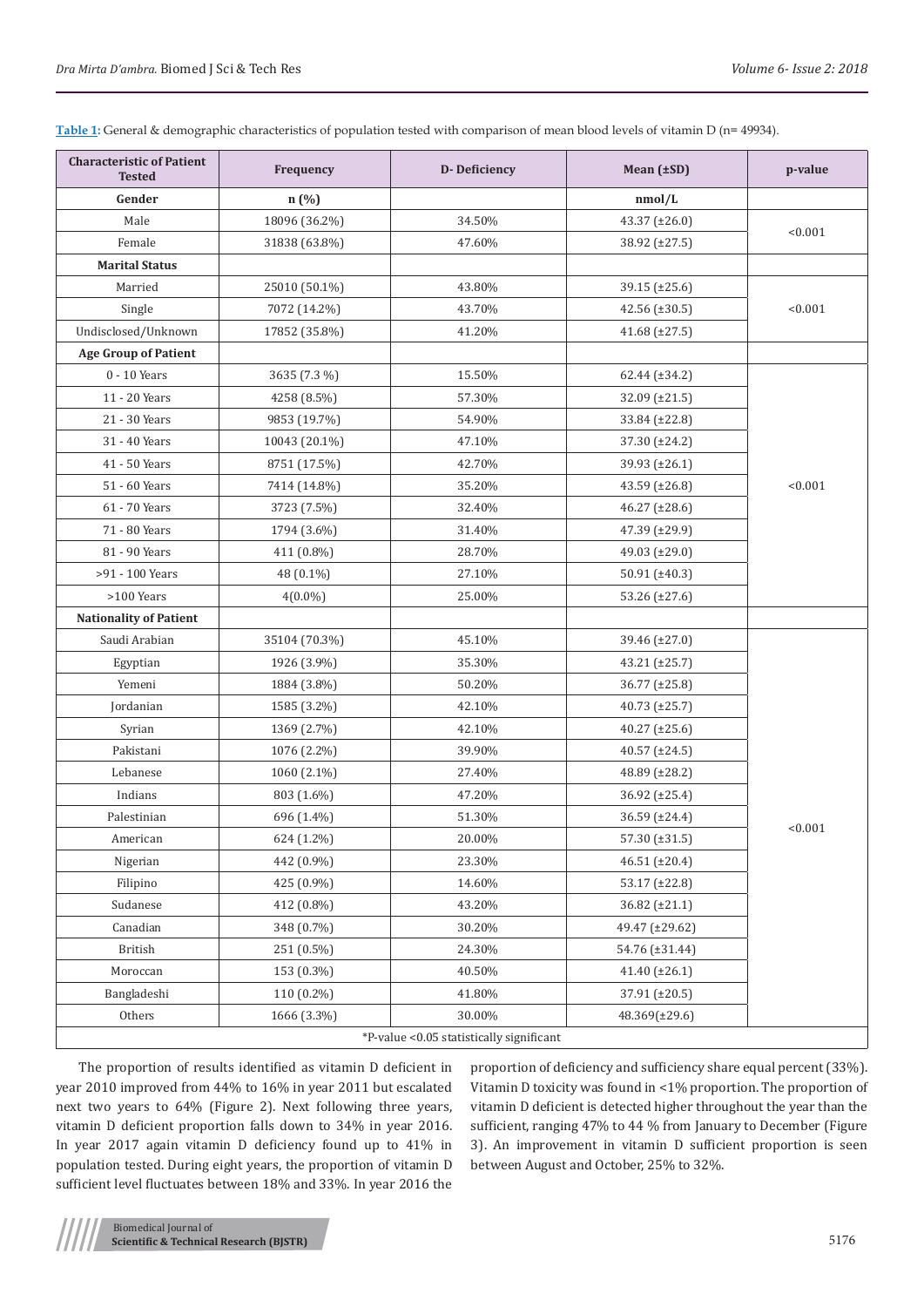

**Figure 2:** The proportion of each vitamin D category over eight years as defined by the National Osteoporosis Society (*Chi-square p-value <0.001*).



#### **Repeat Test Vitamin D Results (Follow-up)**

During the study period 19895 patients retested for vitamin D. They had multiple retests ranging up to maximum of 29 times. Of the tests, 47816 were repeats. The absolute number of retests increased rapidly over the study period. The number of requests for repeat tests increased from 0.6% (279) to 24.2% (11553) in year 2017. Only the first retests (n= 19895) are analyzed below. At first vitamin D repeat, vitamin D blood levels were deficient in 2589 (13.0%) and insufficient in 4136 (20.8%). Vitamin D blood

levels were found sufficient in 12086 (60.7%) of patients. Excess and toxic vitamin D blood levels were found in 1028 (5.2%) and 56 (0.3%) respectively. The mean vitamin D blood levels for first retest was 67.2 (±34.0) nmol/L and median was 63.8 nmol/L with interquartile range of 45.5 nmol/L. Mean and median vitamin D blood levels according to retesting interval for Vitamin D from first test are shown in (Table 2). Most of the first retest was at interval between 1 to 3 months (20.8%) followed by interval between 13 to 24 months (20.3%). The mean blood levels was found high for retests during interval 1 to 3 months (78.4 nmol/L) which gradually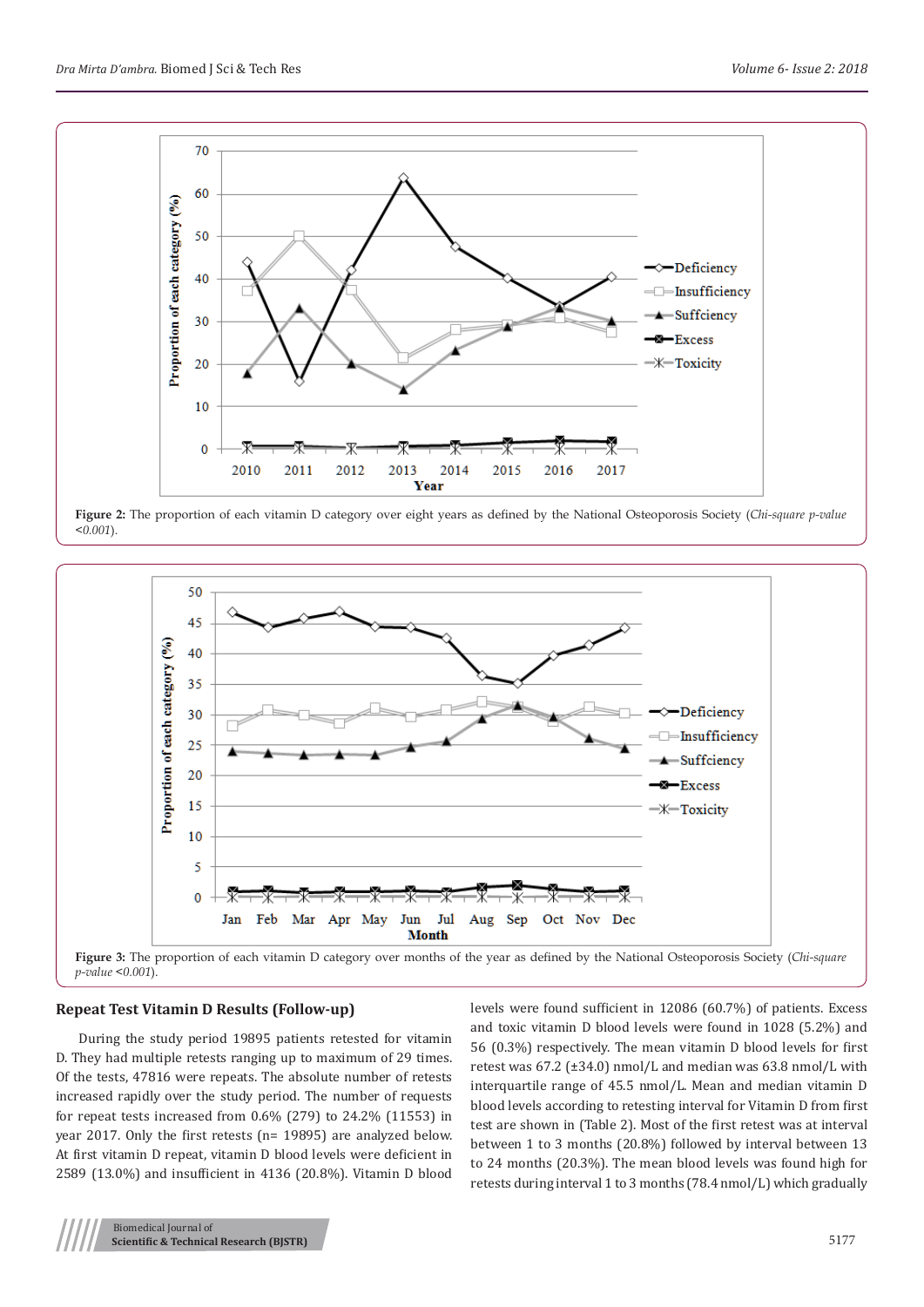lowers down with increase in time interval. Vitamin D median levels were also lowered down over the course of time. When first retest vitamin D (VD2) was compared to initial vitamin D (VD1), 15863 was found increased from baseline, although for only 11734 vitamin D status improved (p-value <0.001).

| Dra Mirta D'ambra. Biomed J Sci & Tech Res | <i>Volume 6- Issue 2: 2018</i> |
|--------------------------------------------|--------------------------------|
|                                            |                                |

|  | Table 2: Retesting Interval for Vitamin D from first test between January 2010 - November 2017. |  |
|--|-------------------------------------------------------------------------------------------------|--|
|--|-------------------------------------------------------------------------------------------------|--|

|                                          | $n = 19895$  | Mean | SD(±) | <b>Median</b> | $IQR*$ | Difference from Initial Vitamin D |                |
|------------------------------------------|--------------|------|-------|---------------|--------|-----------------------------------|----------------|
| <b>Testing Interval</b>                  |              |      |       |               |        | <b>Minimum</b>                    | <b>Maximum</b> |
| $\leq 1$ month                           | 259 (1.3%)   | 52.2 | 35.7  | 45.1          | 42.6   | $-40.6$                           | 154.4          |
| $1 - 3$ months                           | 4148 (20.8%) | 78.4 | 35    | 77.1          | 47.6   | $-163.9$                          | 230.3          |
| $4 - 6$ months                           | 3993 (20.1%) | 74.4 | 34.5  | 71.9          | 45.3   | $-88.7$                           | 267.9          |
| $7 - 9$ months                           | 2549 (12.8%) | 68.4 | 32.7  | 66.1          | 42.9   | $-83.9$                           | 267.4          |
| $10 - 12$ months                         | 1919 (9.6%)  | 62.6 | 31    | 58.9          | 39.8   | $-166.7$                          | 296.1          |
| $13 - 24$ months                         | 4029 (20.3%) | 58.9 | 30.2  | 54.6          | 39.2   | $-152.1$                          | 226.6          |
| 25 - 36 months                           | 1703 (8.6%)  | 56.3 | 30.7  | 51.9          | 39.8   | $-109.2$                          | 197.9          |
| 37 - 48 months                           | 789 (4.0%)   | 56.6 | 37.5  | 51.7          | 37.9   | $-102.3$                          | 427.5          |
| $49 - 60$ months                         | 299 (1.5%)   | 58.4 | 33.3  | 52.4          | 44.3   | $-60.6$                           | 192.6          |
| $>60$ months                             | 207(1%)      | 57.4 | 31.5  | 53.2          | 43.7   | $-59.7$                           | 115.5          |
| Unit for vitamin D blood level is nmol/L |              |      |       |               |        |                                   |                |
| $*IOR = Interquartile range$             |              |      |       |               |        |                                   |                |

### **Discussion**

A marked rise of eight fold in the number of requests for vitamin D analysis is seen in this private hospital over last eight years (Figure 1). This increase in vitamin D testing from physicians might be contributed due to importance of vitamin D in different health conditions. This has also been shown recently in publication related to vitamin D testing and prescription of vitamin D supplementation [8-10]. The other important reasons would be easily accessible vitamin D testing, public awareness and their demand [11]. In the US, different laboratories saw the volume of 25OHD testing increase 5–6-fold between 2004 and 2007 [12]. Vitamin D deficiency reported as global public health problem [2] is also prevalent in all age groups from different nationalities (Table 1) in this tested population. We have found 73% of total population tested below threshold of sufficiency (<50 nmol/L; vitamin D deficient and insufficient). Females (74.6% below <50 nmol/L) found to be have lower mean blood vitamin D blood levels compared to males (70.1% below <50 nmol/L; (Table 1). Similar vitamin D status was found in recent studies from Riyadh [13,14], Dammam [6,15] and other sunny regions of world [16,17].

During the National Health and Nutrition Examination Survey (NHANES) of US 2005 to 2006, the overall prevalence rate of vitamin D deficiency was reported 41.6%, using the same cut-off defined by Institute of Medicine [3]. Other large US hospital study also showed almost 50% of the tested population as being vitamin D deficient using the cut-off for vitamin D deficiency levels as proposed by Holick (75 nmol/L ) [12] . In our study we also found significant proportion of vitamin D deficiency in each year, varies between 41% - 64% (Figure 2). In our tested population, vitamin D deficiency remains consistently high compared to insufficiency and sufficiency throughout the year. An improvement of 7% in vitamin D sufficient proportion is seen between August and October, from 25% to 32% (Figure 3). This incidental finding could be due to

seasonal variation and sun exposure. They have been demonstrated as an important determinant of vitamin D deficiency across the world. In contrary few studies also could not find the reason of high prevalence of vitamin D deficiency despite ample amount of sunlight.

In one study from Saudi Arabia, despite > 65% of participants having adequate exposure to sunlight and > 90% reporting adequate intake of dairy products found significant number of vitamin D deficient [6]. May be the time of exposure has to be taken in consideration here. As one of the recent study from Riyadh, Saudi Arabia have proposed different time for sun exposure in summer and winter [18,19]. Plenty of patients have retested for vitamin D during last eight years. Eighty percent (11734/19895) has shown improvement in vitamin D blood levels and 60% had improved vitamin D status. Only 20% of retests were requested during three to six months of recommended retesting interval (Table 2). It is assumed that retesting is done after vitamin D supplementation and other means to improve vitamin D blood levels. In our study, retesting within six months may be suitable to observe change of vitamin D blood levels as it allow sufficient time for blood levels to respond as also found in previous study [1]. Retesting vitamin D <1 month after initiating treatment may give false picture of under or over repletion.

## **Limitations**

The vitamin D status drawn from this study could not identify exact degree of vitamin D deficiency in general population due to the inherently biased hospital based sample. But the sample size analyzed gives interesting testing trends in private setup.

#### **Conclusion**

Request for vitamin D testing has been increased for past eight years in this private setup. Confirming the trend of testing